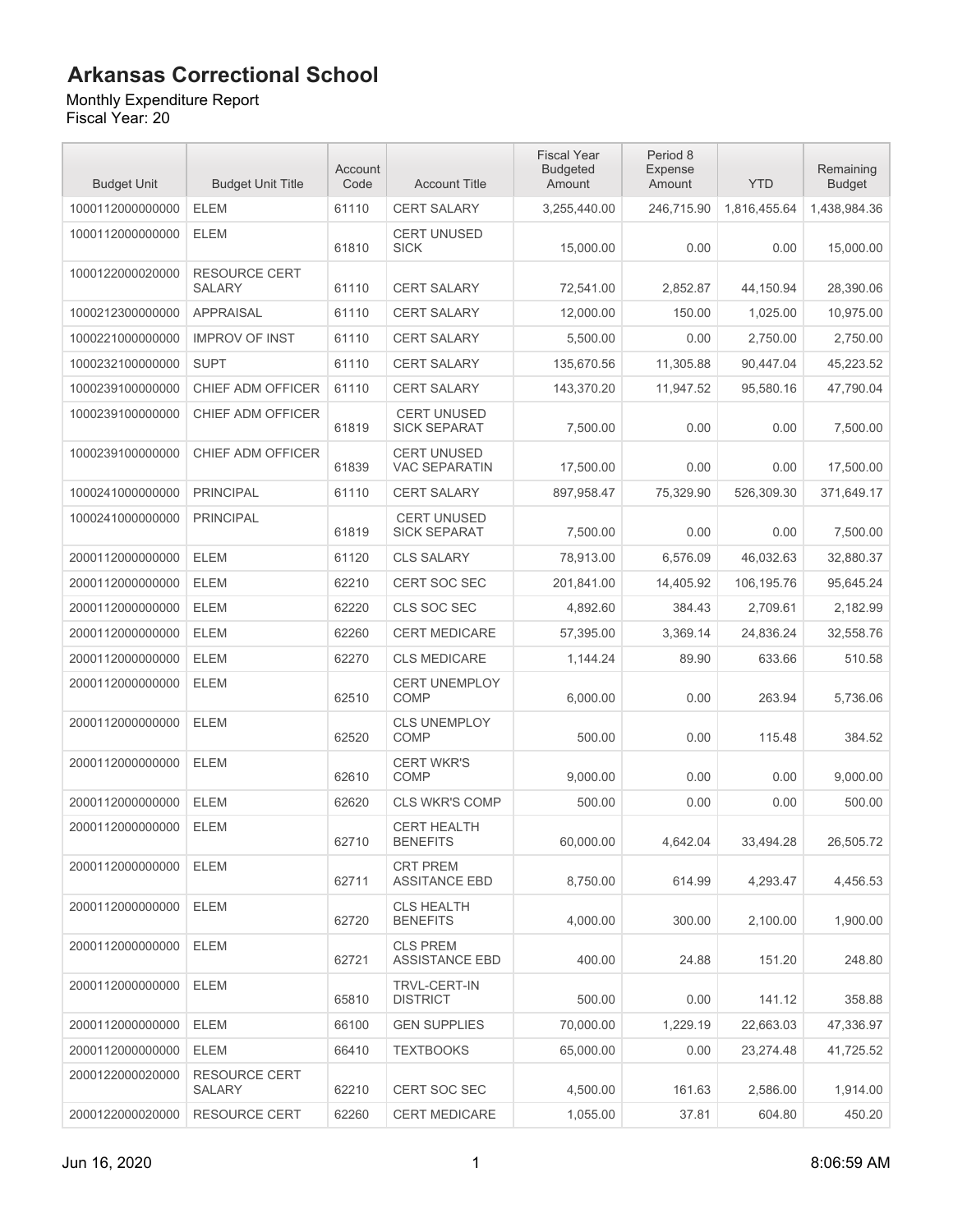#### Monthly Expenditure Report

| <b>Budget Unit</b> | <b>Budget Unit Title</b>              | Account<br>Code | <b>Account Title</b>                          | <b>Fiscal Year</b><br><b>Budgeted</b><br>Amount | Period 8<br>Expense<br>Amount | <b>YTD</b> | Remaining<br><b>Budget</b> |
|--------------------|---------------------------------------|-----------------|-----------------------------------------------|-------------------------------------------------|-------------------------------|------------|----------------------------|
|                    | <b>SALARY</b>                         |                 |                                               |                                                 |                               |            |                            |
| 2000122000020000   | <b>RESOURCE CERT</b><br><b>SALARY</b> | 62510           | <b>CERT UNEMPLOY</b><br><b>COMP</b>           | 400.00                                          | 0.00                          | 0.00       | 400.00                     |
| 2000122000020000   | <b>RESOURCE CERT</b><br><b>SALARY</b> | 62610           | <b>CERT WKR'S</b><br><b>COMP</b>              | 300.00                                          | 0.00                          | 0.00       | 300.00                     |
| 2000122000020000   | <b>RESOURCE CERT</b><br>SALARY        | 62710           | <b>CERT HEALTH</b><br><b>BENEFITS</b>         | 2,000.00                                        | 50.00                         | 850.00     | 1,150.00                   |
| 2000122000020000   | <b>RESOURCE CERT</b><br><b>SALARY</b> | 62711           | <b>CRT PREM</b><br><b>ASSITANCE EBD</b>       | 500.00                                          | 2.23                          | 47.51      | 452.49                     |
| 2000122000020000   | <b>RESOURCE CERT</b><br><b>SALARY</b> | 63230           | PROF-ED-<br><b>CONSULTING</b>                 | 4,000.00                                        | 0.00                          | 0.00       | 4,000.00                   |
| 2000122000020000   | <b>RESOURCE CERT</b><br><b>SALARY</b> | 65810           | <b>TRVL-CERT-IN</b><br><b>DISTRICT</b>        | 300.00                                          | 0.00                          | 0.00       | 300.00                     |
| 2000122000020000   | <b>RESOURCE CERT</b><br><b>SALARY</b> | 66100           | <b>GEN SUPPLIES</b>                           | 1,000.00                                        | 0.00                          | 0.00       | 1,000.00                   |
| 2000122000020000   | <b>RESOURCE CERT</b><br><b>SALARY</b> | 66510           | <b>SOFTWARE</b><br><b>SUPPLIES</b>            | 1,000.00                                        | 0.00                          | 0.00       | 1,000.00                   |
| 2000212300000000   | <b>APPRAISAL</b>                      | 61120           | <b>CLS SALARY</b>                             | 10,000.00                                       | 700.00                        | 1,287.50   | 8,712.50                   |
| 2000212300000000   | <b>APPRAISAL</b>                      | 62210           | <b>CERT SOC SEC</b>                           | 800.00                                          | 9.30                          | 63.56      | 736.44                     |
| 2000212300000000   | <b>APPRAISAL</b>                      | 62220           | CLS SOC SEC                                   | 650.00                                          | 43.40                         | 79.83      | 570.17                     |
| 2000212300000000   | <b>APPRAISAL</b>                      | 62260           | <b>CERT MEDICARE</b>                          | 200.00                                          | 2.18                          | 14.87      | 185.13                     |
| 2000212300000000   | <b>APPRAISAL</b>                      | 62270           | <b>CLS MEDICARE</b>                           | 200.00                                          | 10.15                         | 18.67      | 181.33                     |
| 2000212300000000   | <b>APPRAISAL</b>                      | 62510           | <b>CERT UNEMPLOY</b><br>COMP                  | 120.00                                          | 0.00                          | 27.76      | 92.24                      |
| 2000212300000000   | <b>APPRAISAL</b>                      | 62520           | <b>CLS UNEMPLOY</b><br><b>COMP</b>            | 120.00                                          | 0.00                          | 0.00       | 120.00                     |
| 2000212300000000   | <b>APPRAISAL</b>                      | 62610           | <b>CERT WKR'S</b><br><b>COMP</b>              | 250.00                                          | 0.00                          | 0.00       | 250.00                     |
| 2000212300000000   | <b>APPRAISAL</b>                      | 62620           | <b>CLS WKR'S COMP</b>                         | 250.00                                          | 0.00                          | 0.00       | 250.00                     |
| 2000212300000000   | <b>APPRAISAL</b>                      | 63210           | <b>INSTRUCT SVS</b><br><b>PROF &amp; TECH</b> | 175,000.00                                      | 11,398.00                     | 71,210.00  | 103.790.00                 |
| 2000212300000000   | <b>APPRAISAL</b>                      | 66100           | <b>GEN SUPPLIES</b>                           | 100.000.00                                      | 0.00                          | 24,520.00  | 75,480.00                  |
| 2000221000000000   | <b>IMPR OF</b><br><b>INSTRUCTION</b>  | 62210           | <b>CERT SOC SEC</b>                           | 400.00                                          | 0.00                          | 170.50     | 229.50                     |
| 2000221000000000   | <b>IMPR OF</b><br><b>INSTRUCTION</b>  | 62260           | <b>CERT MEDICARE</b>                          | 200.00                                          | 0.00                          | 39.93      | 160.07                     |
| 2000221300000000   | <b>INSTR STAFF TRNG</b>               | 63310           | <b>INSTR STAFF</b><br><b>TRNG CERT</b>        | 40,000.00                                       | 0.00                          | 10,327.11  | 29,672.89                  |
| 2000221300000000   | <b>INSTR STAFF TRNG</b>               | 63320           | <b>CLASSIFIED</b>                             | 3,000.00                                        | 285.00                        | 375.00     | 2,625.00                   |
| 2000221300000000   | <b>INSTR STAFF TRNG</b>               | 65810           | <b>TRVL-CERT-IN</b><br><b>DISTRICT</b>        | 1,000.00                                        | 310.80                        | 1,981.74   | $-981.74$                  |
| 2000221300000000   | <b>INSTR STAFF TRNG</b>               | 65850           | TRVL CERT OUT<br><b>STATE</b>                 | 0.00                                            | 0.00                          | 3,563.66   | $-3,563.66$                |
| 2000221300000000   | <b>INSTR STAFF TRNG</b>               | 65880           | <b>MEALS</b>                                  | 7,000.00                                        | 115.00                        | 1,759.00   | 5,241.00                   |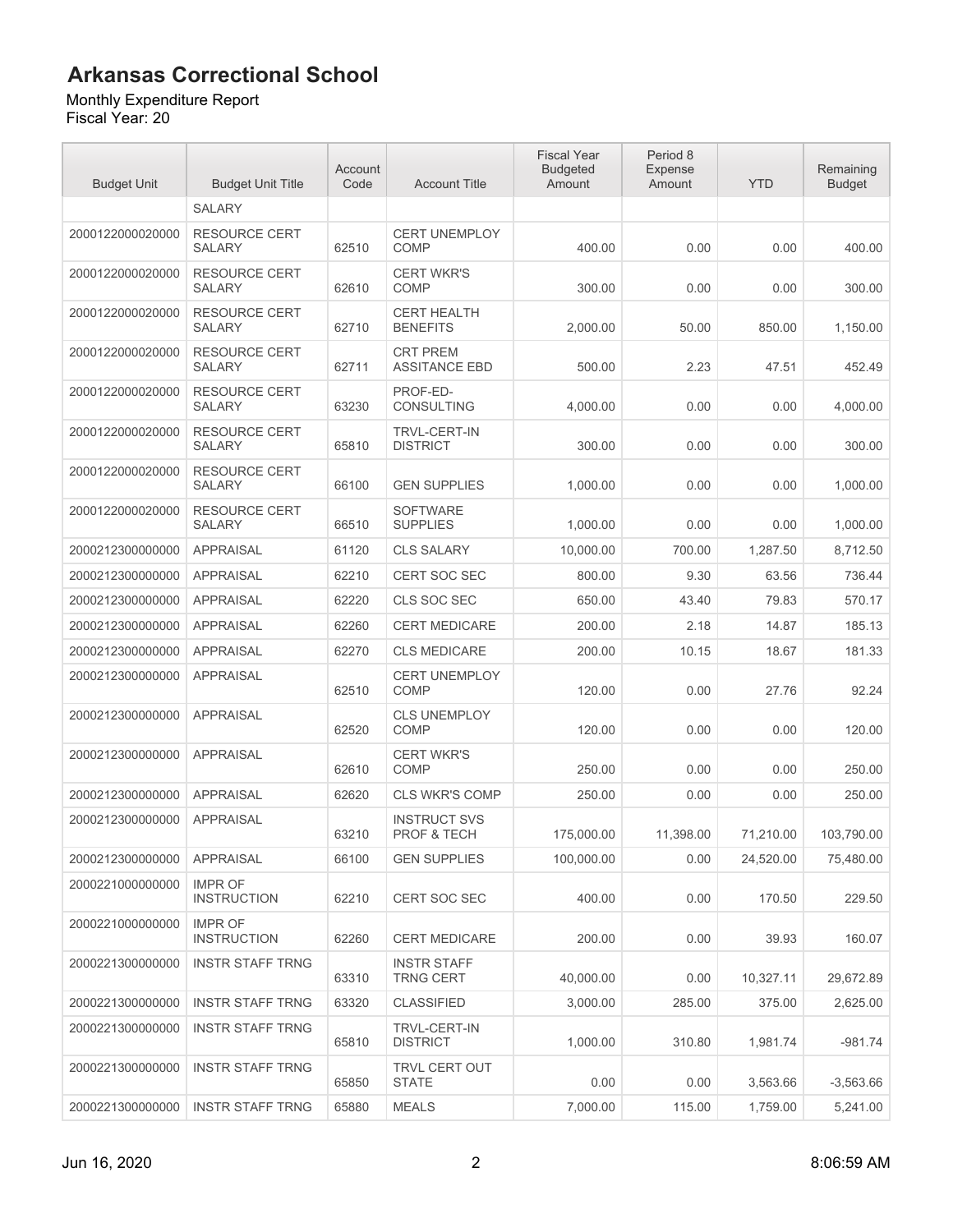#### Monthly Expenditure Report

| <b>Budget Unit</b> | <b>Budget Unit Title</b> | Account<br>Code | <b>Account Title</b>                     | <b>Fiscal Year</b><br><b>Budgeted</b><br>Amount | Period 8<br>Expense<br>Amount | <b>YTD</b> | Remaining<br><b>Budget</b> |
|--------------------|--------------------------|-----------------|------------------------------------------|-------------------------------------------------|-------------------------------|------------|----------------------------|
| 2000221300000000   | <b>INSTR STAFF TRNG</b>  | 65890           | <b>LODGING</b>                           | 18,000.00                                       | 0.00                          | 10,115.45  | 7,884.55                   |
| 2000223000000000   | <b>INSTR TECHN</b>       | 63550           | <b>SOFTWARE</b><br><b>LICENSE</b>        | 0.00                                            | 0.00                          | 825.01     | $-825.01$                  |
| 2000223000000000   | <b>INSTR TECHN</b>       | 63900           | OTHER PURC<br><b>PROF/TECH SVS</b>       | 45,000.00                                       | 0.00                          | 3,114.00   | 41,886.00                  |
| 2000223000000000   | <b>INSTR TECHN</b>       | 64320           | <b>TECH REPAIRS &amp;</b><br><b>MAIN</b> | 5,000.00                                        | 0.00                          | 0.00       | 5,000.00                   |
| 2000223000000000   | <b>INSTR TECHN</b>       | 66500           | <b>TECHN SUPPLIES</b>                    | 15,000.00                                       | 0.00                          | 1,759.72   | 13,240.28                  |
| 2000223000000000   | <b>INSTR TECHN</b>       | 66510           | <b>SOFTWARE</b><br><b>SUPPLIES</b>       | 108,000.00                                      | 0.00                          | 88,126.44  | 19,873.56                  |
| 2000223000000000   | <b>INSTR TECHN</b>       | 66527           | <b>LOW VALUE</b><br><b>EQUIPMENT</b>     | 30,000.00                                       | 0.00                          | 0.00       | 30,000.00                  |
| 2000223000000000   | <b>INSTR TECHN</b>       | 67390           | <b>OTHER</b><br><b>EQUIPMENT</b>         | 30,000.00                                       | 0.00                          | 7,695.60   | 22,304.40                  |
| 2000232100000000   | <b>SUPT</b>              | 61120           | <b>CLS SALARY</b>                        | 53,821.00                                       | 4,485.08                      | 35,880.64  | 17,940.36                  |
| 2000232100000000   | <b>SUPT</b>              | 62210           | CERT SOC SEC                             | 8,239.80                                        | 687.91                        | 5,503.28   | 2,736.52                   |
| 2000232100000000   | <b>SUPT</b>              | 62220           | CLS SOC SEC                              | 3,336.90                                        | 235.52                        | 1,878.72   | 1.458.18                   |
| 2000232100000000   | <b>SUPT</b>              | 62260           | <b>CERT MEDICARE</b>                     | 1,967.22                                        | 160.88                        | 1,287.04   | 680.18                     |
| 2000232100000000   | <b>SUPT</b>              | 62270           | <b>CLS MEDICARE</b>                      | 780.40                                          | 55.08                         | 439.38     | 341.02                     |
| 2000232100000000   | <b>SUPT</b>              | 62510           | <b>CERT UNEMPLOY</b><br>COMP             | 200.00                                          | 0.00                          | 0.00       | 200.00                     |
| 2000232100000000   | <b>SUPT</b>              | 62520           | <b>CLS UNEMPLOY</b><br>COMP              | 200.00                                          | 0.00                          | 0.00       | 200.00                     |
| 2000232100000000   | <b>SUPT</b>              | 62610           | <b>CERT WKR'S</b><br>COMP                | 300.00                                          | 0.00                          | 0.00       | 300.00                     |
| 2000232100000000   | <b>SUPT</b>              | 62620           | <b>CLS WKR'S COMP</b>                    | 200.00                                          | 0.00                          | 0.00       | 200.00                     |
| 2000232100000000   | <b>SUPT</b>              | 62710           | <b>CERT HEALTH</b><br><b>BENEFITS</b>    | 1,200.00                                        | 100.00                        | 800.00     | 400.00                     |
| 2000232100000000   | <b>SUPT</b>              | 62711           | <b>CRT PREM</b><br><b>ASSITANCE EBD</b>  | 200.00                                          | 25.86                         | 167.92     | 32.08                      |
| 2000232100000000   | <b>SUPT</b>              | 62720           | <b>CLS HEALTH</b><br><b>BENEFITS</b>     | 1,200.00                                        | 100.00                        | 800.00     | 400.00                     |
| 2000232100000000   | <b>SUPT</b>              | 62721           | <b>CLS PREM</b><br><b>ASSISTANCE EBD</b> | 260.00                                          | 0.00                          | 39.52      | 220.48                     |
| 2000232100000000   | <b>SUPT</b>              | 63441           | LEGAL-LIT                                | 3,000.00                                        | 0.00                          | 0.00       | 3,000.00                   |
| 2000232100000000   | <b>SUPT</b>              | 63445           | LEGAL-RES&OPIN                           | 3,000.00                                        | 0.00                          | 1,786.50   | 1,213.50                   |
| 2000232100000000   | <b>SUPT</b>              | 63900           | OTHER PURC<br><b>PROF/TECH SVS</b>       | 75,000.00                                       | 0.00                          | 3,245.00   | 71,755.00                  |
| 2000232100000000   | <b>SUPT</b>              | 64420           | RENTAL EQUIP &<br><b>VEHICLES</b>        | 4,000.00                                        | 169.40                        | 1,355.20   | 2,644.80                   |
| 2000232100000000   | <b>SUPT</b>              | 65210           | <b>PROPERTY</b><br><b>INSURANCE</b>      | 5,000.00                                        | 0.00                          | 4,133.17   | 866.83                     |
| 2000232100000000   | <b>SUPT</b>              | 65240           | FLEET<br><b>INSURANCE</b>                | 15,000.00                                       | 0.00                          | 14,722.00  | 278.00                     |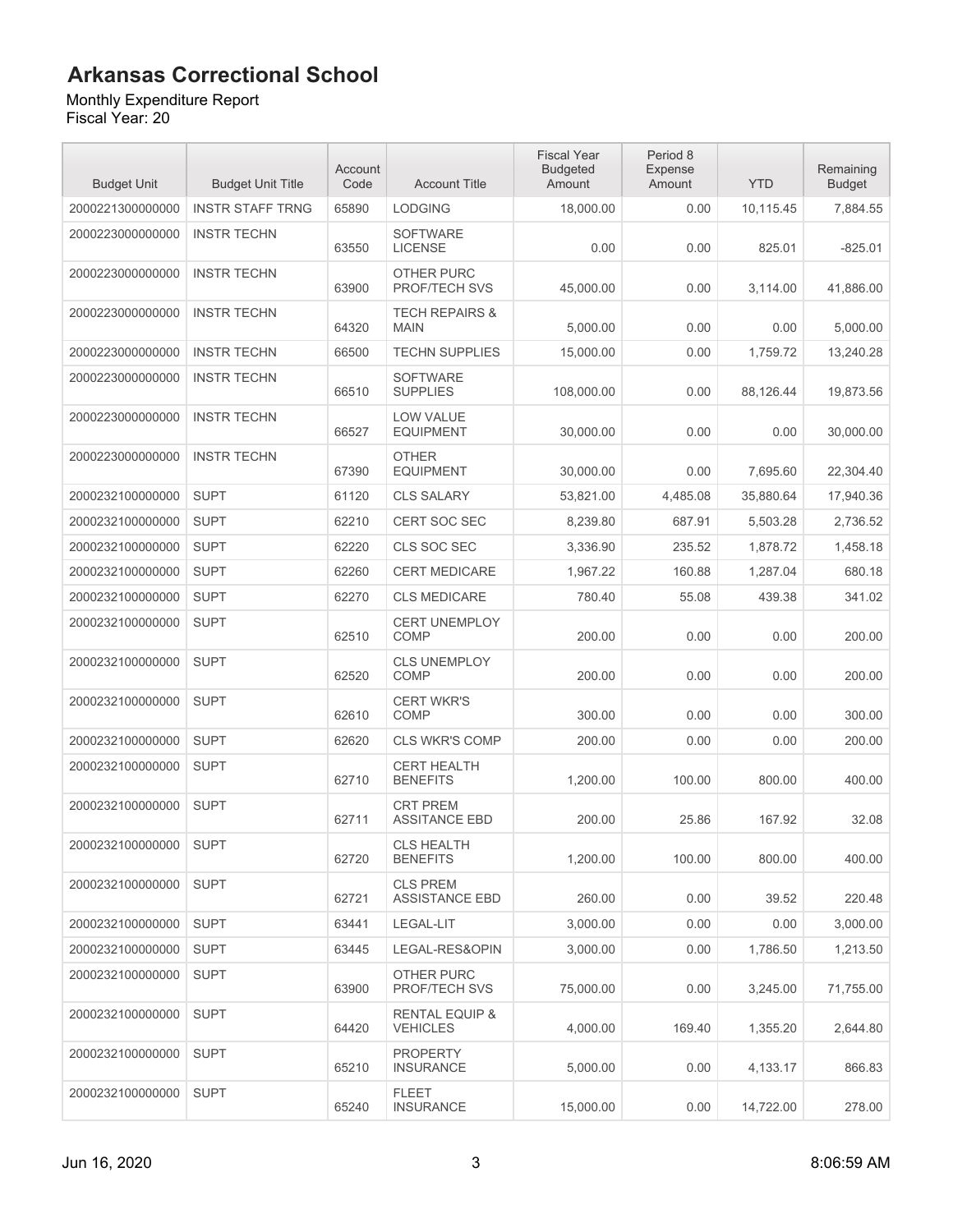Monthly Expenditure Report Fiscal Year: 20

| <b>Budget Unit</b> | <b>Budget Unit Title</b> | Account<br>Code | <b>Account Title</b>                    | <b>Fiscal Year</b><br><b>Budgeted</b><br>Amount | Period 8<br>Expense<br>Amount | <b>YTD</b> | Remaining<br><b>Budget</b> |
|--------------------|--------------------------|-----------------|-----------------------------------------|-------------------------------------------------|-------------------------------|------------|----------------------------|
| 2000232100000000   | <b>SUPT</b>              | 65290           | <b>OTHER</b><br><b>INSURANCE</b>        | 500.00                                          | 0.00                          | 275.00     | 225.00                     |
| 2000232100000000   | <b>SUPT</b>              | 65310           | <b>TELEPHONE</b>                        | 25.000.00                                       | 546.33                        | 4,225.24   | 20,774.76                  |
| 2000232100000000   | <b>SUPT</b>              | 65311           | <b>EMAIL PYMNT</b>                      | 12,000.00                                       | 1,344.00                      | 8,301.83   | 3,698.17                   |
| 2000232100000000   | <b>SUPT</b>              | 65320           | <b>POSTAGE</b>                          | 1,500.00                                        | 0.00                          | 193.15     | 1,306.85                   |
| 2000232100000000   | <b>SUPT</b>              | 65400           | <b>ADVERTISING</b>                      | 1.500.00                                        | 0.00                          | 0.00       | 1,500.00                   |
| 2000232100000000   | <b>SUPT</b>              | 65500           | <b>PRINTING &amp;</b><br><b>BINDING</b> | 2,000.00                                        | 0.00                          | 0.00       | 2,000.00                   |
| 2000232100000000   | <b>SUPT</b>              | 65810           | <b>TRVL-CERT-IN</b><br><b>DISTRICT</b>  | 1,000.00                                        | 0.00                          | 0.00       | 1,000.00                   |
| 2000232100000000   | <b>SUPT</b>              | 65880           | <b>MEALS</b>                            | 500.00                                          | 0.00                          | 74.00      | 426.00                     |
| 2000232100000000   | <b>SUPT</b>              | 65890           | <b>LODGING</b>                          | 600.00                                          | 0.00                          | 130.53     | 469.47                     |
| 2000232100000000   | <b>SUPT</b>              | 66100           | <b>GEN SUPPLIES</b>                     | 5.000.00                                        | 50.16                         | 3,117.45   | 1,882.55                   |
| 2000232100000000   | <b>SUPT</b>              | 66220           | <b>ELECTRICITY</b>                      | 15,000.00                                       | 514.53                        | 6,982.60   | 8,017.40                   |
| 2000232100000000   | <b>SUPT</b>              | 66430           | <b>PERIODICALS</b>                      | 500.00                                          | 0.00                          | 0.00       | 500.00                     |
| 2000232100000000   | <b>SUPT</b>              | 67390           | <b>OTHER</b><br><b>EQUIPMENT</b>        | 0.00                                            | 0.00                          | 4,309.11   | $-4,309.11$                |
| 2000232100000000   | <b>SUPT</b>              | 68100           | <b>DUES AND FEES</b>                    | 1,000.00                                        | 19.50                         | 719.50     | 280.50                     |
| 2000232100000000   | <b>SUPT</b>              | 68900           | <b>MISC</b><br><b>EXPENDITURES</b>      | 0.00                                            | 0.00                          | 205.00     | $-205.00$                  |
| 2000239100000000   | CHIEF ADM OFFI           | 62210           | <b>CERT SOC SEC</b>                     | 8,239.80                                        | 737.74                        | 5,391.32   | 2,848.48                   |
| 2000239100000000   | CHIEF ADM OFFI           | 62260           | <b>CERT MEDICARE</b>                    | 2,078.87                                        | 172.54                        | 1,380.32   | 698.55                     |
| 2000239100000000   | CHIEF ADM OFFI           | 62510           | <b>CERT UNEMPLOY</b><br><b>COMP</b>     | 200.00                                          | 0.00                          | 0.00       | 200.00                     |
| 2000239100000000   | CHIEF ADM OFFI           | 62610           | <b>CERT WKR'S</b><br><b>COMP</b>        | 300.00                                          | 0.00                          | 0.00       | 300.00                     |
| 2000239100000000   | CHIEF ADM OFFI           | 65810           | <b>TRVL-CERT-IN</b><br><b>DISTRICT</b>  | 1,000.00                                        | 0.00                          | 0.00       | 1,000.00                   |
| 2000239100000000   | CHIEF ADM OFFI           | 65880           | <b>MEALS</b>                            | 500.00                                          | 0.00                          | 152.00     | 348.00                     |
| 2000239100000000   | CHIEF ADM OFFI           | 65890           | <b>LODGING</b>                          | 600.00                                          | 0.00                          | 548.87     | 51.13                      |
| 2000239100000000   | CHIEF ADM OFFI           | 66100           | <b>GEN SUPPLIES</b>                     | 3,000.00                                        | 0.00                          | 505.96     | 2,494.04                   |
| 2000239100000000   | CHIEF ADM OFFI           | 68100           | DUES AND FEES                           | 500.00                                          | 0.00                          | 0.00       | 500.00                     |
| 2000241000000000   | <b>PRINCIPAL</b>         | 61120           | <b>CLS SALARY</b>                       | 50,171.00                                       | 4,180.92                      | 33,447.36  | 16,723.64                  |
| 2000241000000000   | <b>PRINCIPAL</b>         | 62210           | CERT SOC SEC                            | 55,673.43                                       | 4,363.59                      | 30,498.12  | 25,175.31                  |
| 2000241000000000   | <b>PRINCIPAL</b>         | 62220           | CLS SOC SEC                             | 3,110.60                                        | 233.00                        | 1,869.16   | 1,241.44                   |
| 2000241000000000   | <b>PRINCIPAL</b>         | 62260           | <b>CERT MEDICARE</b>                    | 15,000.00                                       | 1,020.52                      | 7,132.65   | 7,867.35                   |
| 2000241000000000   | <b>PRINCIPAL</b>         | 62270           | <b>CLS MEDICARE</b>                     | 1,200.00                                        | 54.49                         | 437.14     | 762.86                     |
| 2000241000000000   | <b>PRINCIPAL</b>         | 62510           | <b>CERT UNEMPLOY</b><br>COMP            | 1,000.00                                        | 0.00                          | 20.00      | 980.00                     |
| 2000241000000000   | <b>PRINCIPAL</b>         | 62520           | <b>CLS UNEMPLOY</b><br>COMP             | 200.00                                          | 0.00                          | 0.00       | 200.00                     |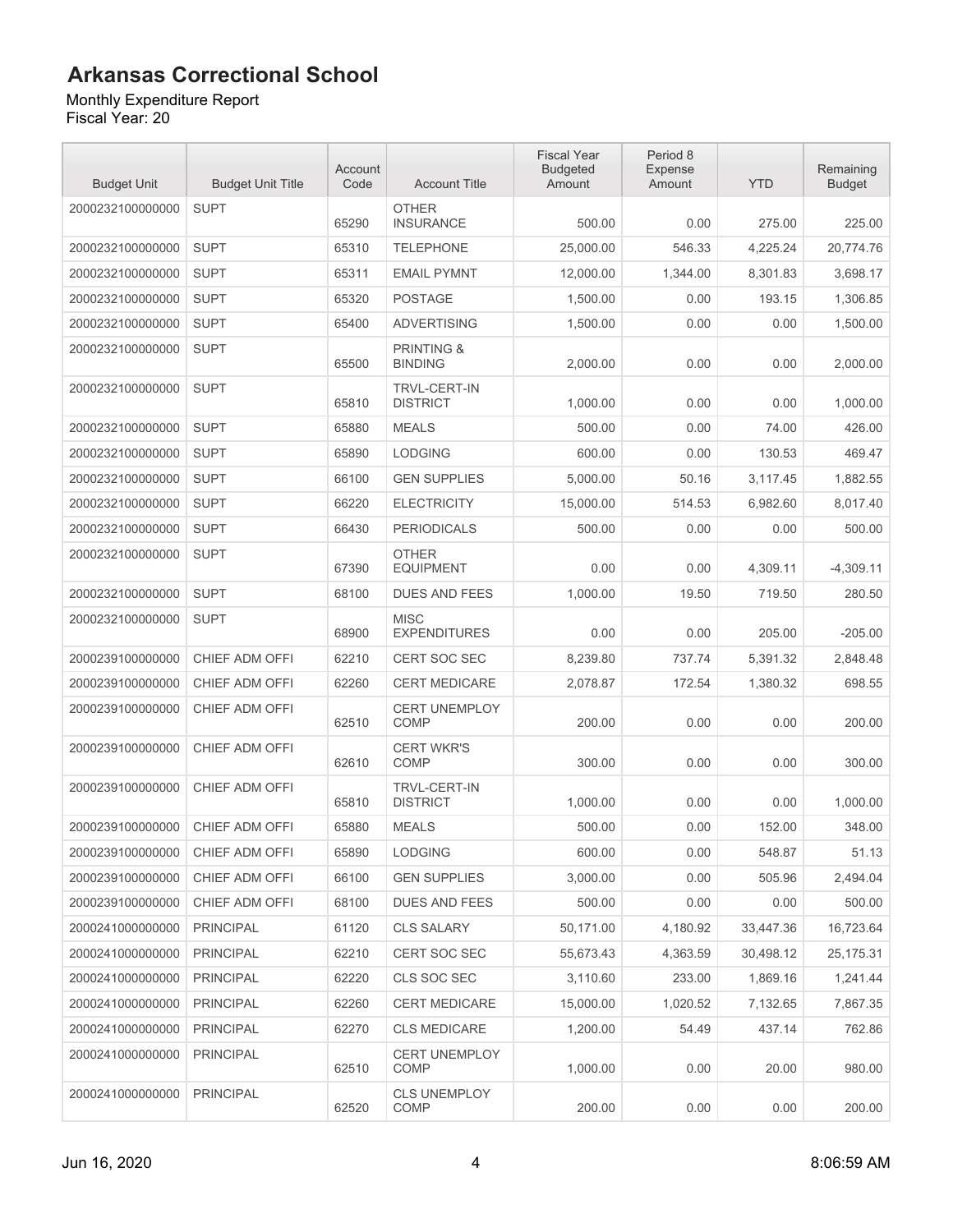#### Monthly Expenditure Report

| <b>Budget Unit</b> | <b>Budget Unit Title</b>                             | Account<br>Code | <b>Account Title</b>                              | <b>Fiscal Year</b><br><b>Budgeted</b><br>Amount | Period 8<br>Expense<br>Amount | <b>YTD</b> | Remaining<br><b>Budget</b> |
|--------------------|------------------------------------------------------|-----------------|---------------------------------------------------|-------------------------------------------------|-------------------------------|------------|----------------------------|
| 2000241000000000   | <b>PRINCIPAL</b>                                     | 62610           | <b>CERT WKR'S</b><br>COMP                         | 2,000.00                                        | 0.00                          | 0.00       | 2,000.00                   |
| 2000241000000000   | <b>PRINCIPAL</b>                                     | 62620           | <b>CLS WKR'S COMP</b>                             | 300.00                                          | 0.00                          | 0.00       | 300.00                     |
| 2000241000000000   | <b>PRINCIPAL</b>                                     | 62710           | <b>CERT HEALTH</b><br><b>BENEFITS</b>             | 15,000.00                                       | 1,046.02                      | 7,322.14   | 7,677.86                   |
| 2000241000000000   | <b>PRINCIPAL</b>                                     | 62711           | <b>CRT PREM</b><br><b>ASSITANCE EBD</b>           | 2,600.00                                        | 198.27                        | 1,380.25   | 1,219.75                   |
| 2000241000000000   | <b>PRINCIPAL</b>                                     | 62720           | <b>CLS HEALTH</b><br><b>BENEFITS</b>              | 1.000.00                                        | 0.00                          | 0.00       | 1,000.00                   |
| 2000241000000000   | <b>PRINCIPAL</b>                                     | 62721           | <b>CLS PREM</b><br><b>ASSISTANCE EBD</b>          | 200.00                                          | 0.00                          | 0.00       | 200.00                     |
| 2000241000000000   | <b>PRINCIPAL</b>                                     | 64420           | <b>RENTAL EQUIP &amp;</b><br><b>VEHICLES</b>      | 20,000.00                                       | 1,471.89                      | 11,775.12  | 8,224.88                   |
| 2000241000000000   | <b>PRINCIPAL</b>                                     | 65810           | <b>TRVL-CERT-IN</b><br><b>DISTRICT</b>            | 1,000.00                                        | 0.00                          | 0.00       | 1,000.00                   |
| 2000241000000000   | <b>PRINCIPAL</b>                                     | 65880           | <b>MEALS</b>                                      | 500.00                                          | 0.00                          | 0.00       | 500.00                     |
| 2000241000000000   | <b>PRINCIPAL</b>                                     | 65890           | <b>LODGING</b>                                    | 500.00                                          | 0.00                          | 0.00       | 500.00                     |
| 2000241000000000   | <b>PRINCIPAL</b>                                     | 66100           | <b>GEN SUPPLIES</b>                               | 11,000.00                                       | 0.00                          | 0.00       | 11,000.00                  |
| 2000241000000000   | <b>PRINCIPAL</b>                                     | 66110           | <b>COPIER</b><br><b>OVERAGES</b>                  | 500.00                                          | 0.00                          | 81.62      | 418.38                     |
| 2000250100000000   | <b>BUSINESS SER</b>                                  | 61120           | <b>CLS SALARY</b>                                 | 190,565.53                                      | 14,473.62                     | 132,670.97 | 57,894.56                  |
| 2000250100000000   | <b>BUSINESS SER</b>                                  | 61849           | <b>CLS UNUSED VAC</b><br><b>SEPARATING</b>        | 17,000.00                                       | 0.00                          | 16,117.37  | 882.63                     |
| 2000250100000000   | <b>BUSINESS SER</b>                                  | 62220           | CLS SOC SEC                                       | 11,815.06                                       | 850.28                        | 8,827.72   | 2,987.34                   |
| 2000250100000000   | <b>BUSINESS SER</b>                                  | 62270           | <b>CLS MEDICARE</b>                               | 2,763.20                                        | 198.86                        | 2,064.57   | 698.63                     |
| 2000250100000000   | <b>BUSINESS SER</b>                                  | 62520           | <b>CLS UNEMPLOY</b><br>COMP                       | 400.00                                          | 0.00                          | 0.00       | 400.00                     |
| 2000250100000000   | <b>BUSINESS SER</b>                                  | 62620           | <b>CLS WKR'S COMP</b>                             | 500.00                                          | 0.00                          | 0.00       | 500.00                     |
| 2000250100000000   | <b>BUSINESS SER</b>                                  | 62711           | <b>CRT PREM</b><br><b>ASSITANCE EBD</b>           | 233.76                                          | 0.00                          | 58.44      | 175.32                     |
| 2000250100000000   | <b>BUSINESS SER</b>                                  | 62720           | <b>CLS HEALTH</b><br><b>BENEFITS</b>              | 3,000.00                                        | 200.00                        | 1,700.00   | 1,300.00                   |
| 2000250100000000   | <b>BUSINESS SER</b>                                  | 62721           | <b>CLS PREM</b><br><b>ASSISTANCE EBD</b>          | 500.00                                          | 25.86                         | 161.20     | 338.80                     |
| 2000250100000000   | <b>BUSINESS SER</b>                                  | 65820           | <b>TRVL-CLS IN</b><br><b>DISTRICT</b>             | 500.00                                          | 0.00                          | 0.00       | 500.00                     |
| 2000250100000000   | <b>BUSINESS SER</b>                                  | 65880           | <b>MEALS</b>                                      | 500.00                                          | 0.00                          | 0.00       | 500.00                     |
| 2000250100000000   | <b>BUSINESS SER</b>                                  | 65890           | <b>LODGING</b>                                    | 500.00                                          | 0.00                          | 0.00       | 500.00                     |
| 2000250100000000   | <b>BUSINESS SER</b>                                  | 66100           | <b>GEN SUPPLIES</b>                               | 2,000.00                                        | 23.20                         | 267.58     | 1,732.42                   |
| 2000250100000000   | <b>BUSINESS SER</b>                                  | 66430           | <b>PERIODICALS</b>                                | 500.00                                          | 0.00                          | 0.00       | 500.00                     |
| 2000256000000000   | <b>PUBLIC</b><br><b>INFORMATION</b><br><b>SERVIC</b> | 63530           | <b>SOFTWARE</b><br><b>MAINTENANCE &amp;</b><br>SU | 5,000.00                                        | 0.00                          | 0.00       | 5,000.00                   |
| 2000257600000000   | CRIMINAL                                             | 68102           | CRIMINAL                                          | 0.00                                            | 38.25                         | 38.25      | $-38.25$                   |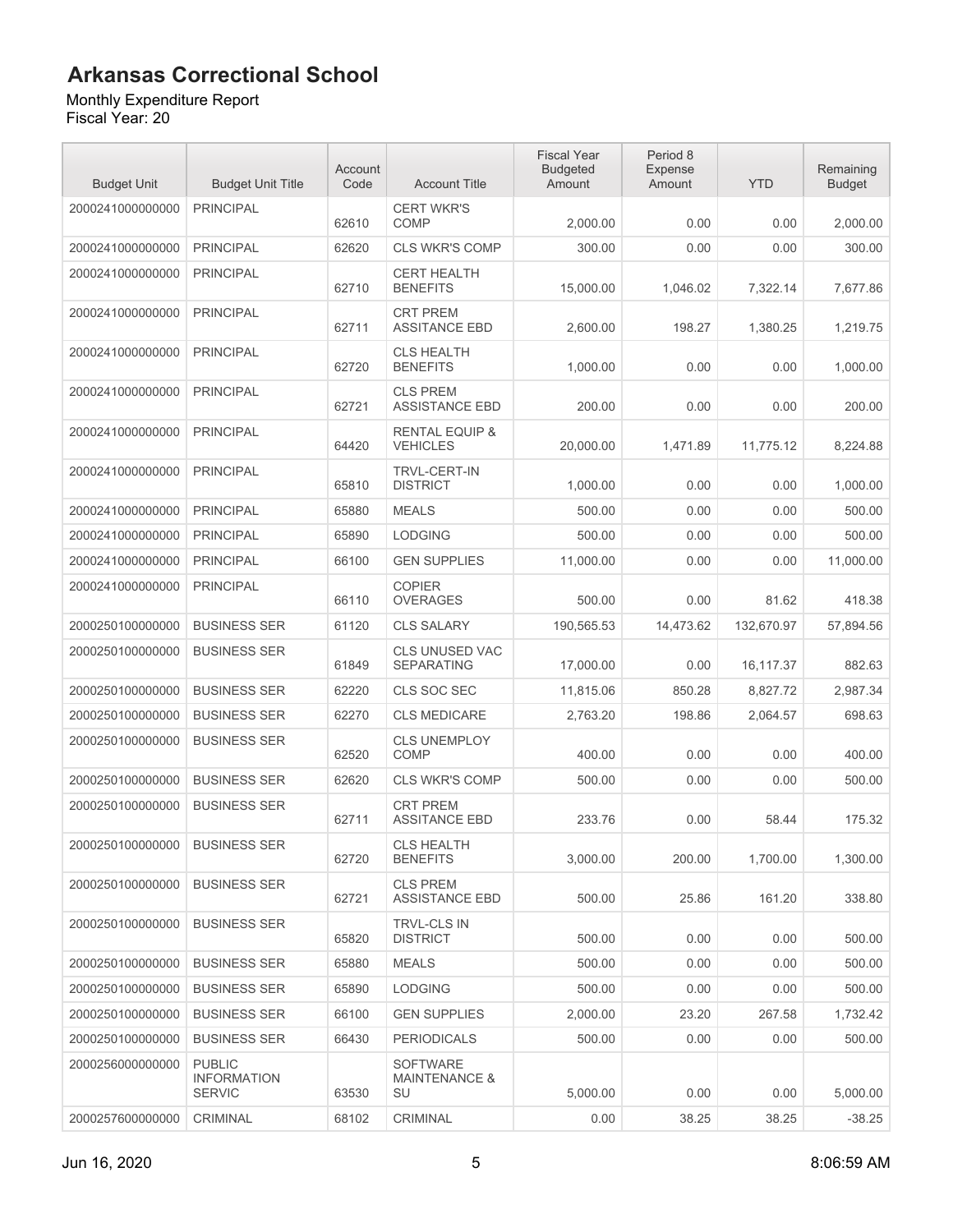#### Monthly Expenditure Report

| <b>Budget Unit</b> | <b>Budget Unit Title</b>                   | Account<br>Code | <b>Account Title</b>                     | <b>Fiscal Year</b><br><b>Budgeted</b><br>Amount | Period 8<br>Expense<br>Amount | <b>YTD</b> | Remaining<br><b>Budget</b> |
|--------------------|--------------------------------------------|-----------------|------------------------------------------|-------------------------------------------------|-------------------------------|------------|----------------------------|
|                    | <b>BACKGROUND</b><br><b>CHCKS</b>          |                 | <b>BACKGROUND CK</b>                     |                                                 |                               |            |                            |
| 2000258000000000   | ADM TECN SER                               | 61120           | <b>CLS SALARY</b>                        | 54,046.00                                       | 4.503.83                      | 36,030.64  | 18,015.36                  |
| 2000258000000000   | ADM TECN SER                               | 62220           | CLS SOC SEC                              | 3,350.85                                        | 265.98                        | 2,127.84   | 1,223.01                   |
| 2000258000000000   | ADM TECN SER                               | 62270           | <b>CLS MEDICARE</b>                      | 783.67                                          | 62.21                         | 497.68     | 285.99                     |
| 2000258000000000   | ADM TECN SER                               | 62520           | <b>CLS UNEMPLOY</b><br><b>COMP</b>       | 200.00                                          | 0.00                          | 0.00       | 200.00                     |
| 2000258000000000   | ADM TECN SER                               | 62620           | <b>CLS WKR'S COMP</b>                    | 200.00                                          | 0.00                          | 0.00       | 200.00                     |
| 2000258000000000   | ADM TECN SER                               | 62720           | <b>CLS HEALTH</b><br><b>BENEFITS</b>     | 600.00                                          | 46.02                         | 368.16     | 231.84                     |
| 2000258000000000   | ADM TECN SER                               | 62721           | <b>CLS PREM</b><br><b>ASSISTANCE EBD</b> | 100.00                                          | 0.00                          | 0.00       | 100.00                     |
| 2000258000000000   | ADM TECN SER                               | 63560           | <b>INFORMATION</b><br><b>TECHNOLOGY</b>  | 0.00                                            | 0.00                          | 650.00     | $-650.00$                  |
| 2000258000000000   | ADM TECN SER                               | 63900           | <b>OTHER PURC</b><br>PROF/TECH SVS       | 10,000.00                                       | 0.00                          | 5,371.65   | 4,628.35                   |
| 2000258000000000   | <b>ADM TECN SER</b>                        | 65810           | <b>TRVL-CERT-IN</b><br><b>DISTRICT</b>   | 1,000.00                                        | 0.00                          | 0.00       | 1,000.00                   |
| 2000258000000000   | <b>ADM TECN SER</b>                        | 65880           | <b>MEALS</b>                             | 300.00                                          | 0.00                          | 0.00       | 300.00                     |
| 2000258000000000   | ADM TECN SER                               | 65890           | <b>LODGING</b>                           | 500.00                                          | 0.00                          | 0.00       | 500.00                     |
| 2000258000000000   | ADM TECN SER                               | 66500           | <b>TECHN SUPPLIES</b>                    | 8,000.00                                        | 0.00                          | 0.00       | 8,000.00                   |
| 2000258000000000   | ADM TECN SER                               | 66510           | <b>SOFTWARE</b><br><b>SUPPLIES</b>       | 2,500.00                                        | 0.00                          | 0.00       | 2,500.00                   |
| 2000258000000000   | ADM TECN SER                               | 66527           | <b>LOW VALUE</b><br><b>EQUIPMENT</b>     | 4,000.00                                        | 0.00                          | 0.00       | 4,000.00                   |
| 2000258000000000   | <b>ADM TECN SER</b>                        | 67390           | <b>OTHER</b><br><b>EQUIPMENT</b>         | 8,000.00                                        | 0.00                          | 0.00       | 8,000.00                   |
| 2000261000000000   | OPER BUILD                                 | 64310           | NON-TECH<br><b>REPAIR &amp; MAINT</b>    | 20,000.00                                       | 0.00                          | 438.90     | 19,561.10                  |
| 2000265000000000   | <b>VEHICLE</b>                             | 64310           | NON-TECH<br><b>REPAIR &amp; MAINT</b>    | 15,000.00                                       | 371.73                        | 3,140.84   | 11,859.16                  |
| 2000265000000000   | <b>VEHICLE</b>                             | 66260           | <b>GASOLINE/DIESEL</b>                   | 18,000.00                                       | 527.95                        | 4,511.26   | 13,488.74                  |
| 3000430001400000   | SITE IMPR ORU<br><b>PROJECT</b>            | 63470           | ARCHITECTURAL                            | 10,000.00                                       | 0.00                          | 5,418.54   | 4,581.46                   |
| 3000451000000000   | <b>BUILDING</b><br><b>INSTRUCTIONAL</b>    | 64500           | <b>CONSTRUCTION</b><br><b>SERVICES</b>   | 0.00                                            | $-25.23$                      | 0.00       | 0.00                       |
| 3000451001400000   | <b>BUILDING</b><br><b>INSTRUCTIONAL</b>    | 64500           | <b>CONSTRUCTION</b><br><b>SERVICES</b>   | 76,825.00                                       | 1,795.19                      | 71,163.22  | 5,661.78                   |
| 3000452000000000   | <b>BUILDING</b><br><b>NONINSTRUCTIONAL</b> | 64500           | <b>CONSTRUCTION</b><br><b>SERVICES</b>   | 150,000.00                                      | 0.00                          | 0.00       | 150,000.00                 |
| 6510221000000000   | <b>CURR SUPERVISION</b>                    | 61110           | <b>CERT SALARY</b>                       | 64,071.74                                       | 9,780.84                      | 14,605.51  | 49,466.23                  |
| 6510221000000000   | <b>CURR SUPERVISION</b>                    | 62210           | CERT SOC SEC                             | 3,945.76                                        | 578.80                        | 861.59     | 3,084.17                   |
| 6510221000000000   | <b>CURR SUPERVISION</b>                    | 62260           | <b>CERT MEDICARE</b>                     | 922.80                                          | 135.37                        | 201.51     | 721.29                     |
| 6510221000000000   | <b>CURR SUPERVISION</b>                    | 62310           | CERT TCH RET-                            | 9,068.88                                        | 1,393.77                      | 2,081.29   | 6,987.59                   |